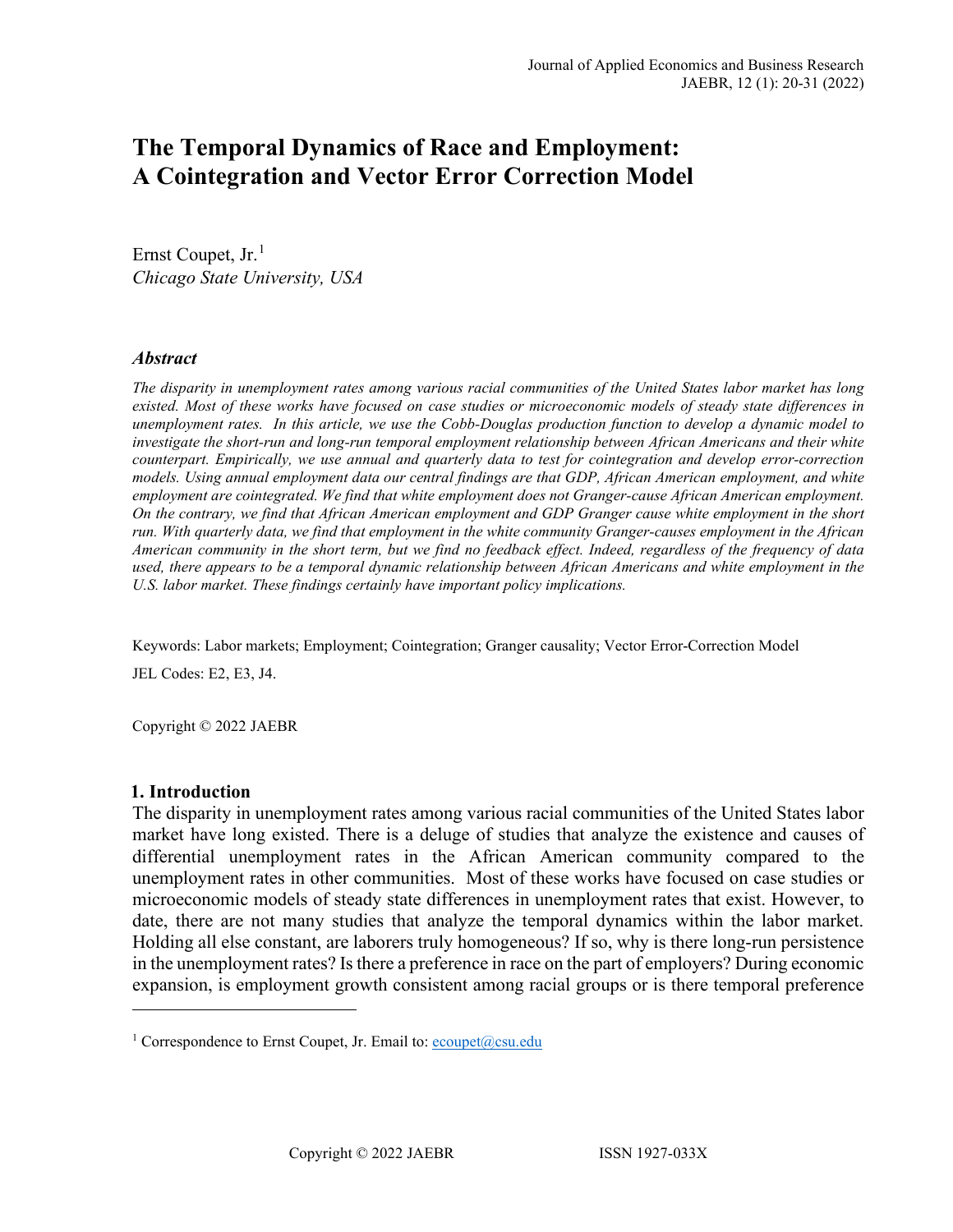in hiring among racial groups? The Civil rights Act of 1964 was to end racial, religious, and other forms of biases in hiring practices. Has this law improved the situation?

The objective of this paper is to investigate the national labor market to determine if there exist a long-run and short-run employment relationship among African Americans and whites in the labor market. We investigate the dynamics within the labor market to determine if there is an apparent relationship in hiring practices of employers based on race. We investigate if white employees are hired first, followed by employees with other racial identities, or perhaps vice-versa. In other words, at a first pass, did the Civil rights Act of 1964 accomplish its objective?

To unpack this complex issue, we will explore a firm's production function and develop a dynamic model of expansion. Using national production related variables, we test for cointegration among the variables, followed by long-run and short-run Granger causality among the variables. The next section of this paper will proceed with a brief literature review, followed by the development of a stylized theoretical model using a Cobb-Douglas production function in Section 3. Using a closed-form equation, we test for cointegration and develop a vector error correction model. We proceed with a brief discussion of the results in Section 6, followed by a conclusion in Section 7.

#### **2. Literature review**

As noted in the introduction, the literature on causality and cointegration is nonexistent or scant at best. There is, however, a voluminous amount of literature on microeconomic models of frictional forces within the labor market to account for differences in unemployment rates among African Americans and other racial groups. While our objective is not to analyze level differences between the various sectors of the labor market, below are a sampling.

Differences in unemployment rates between African Americans and whites have been an ongoing discussion and research topic. Lynch and Hyclak (1984) analyze the disparities among various groups in the labor market, and they find that the level of the natural rate of unemployment has changed over time with a rising labor force participation among non-traditional groups in the labor market. Robinson (2010) explains differences in the levels of unemployment between Blacks and Whites from a cultural perspective, in the sense that employers engage in employment discrimination based on tastes derived from "infotainment" to bias their hiring practices and contribute to the wage gap between the two groups.

Realizing that the unemployment gap is only one facet of the overall inequities that occur between racial communities, researchers have incorporated many factors to explain overall inequities. Raymond (2018), for example, utilizes simple regression models to control for various factors and find that race remains the strongest predictor of persistent negative equity in the southeastern U.S. Further, Nkomo and Ariss (2014) show that the historical origins of White privilege explain persistence in the racial divide in organizations and the American labor market.

To peer into racial discrimination, various experiential studies have been conducted to determine if employers exercise biasness in their employment practices. Bertrand and Mullainathan (2004) conducted one such study. They used White-sounding and African Sounding names to see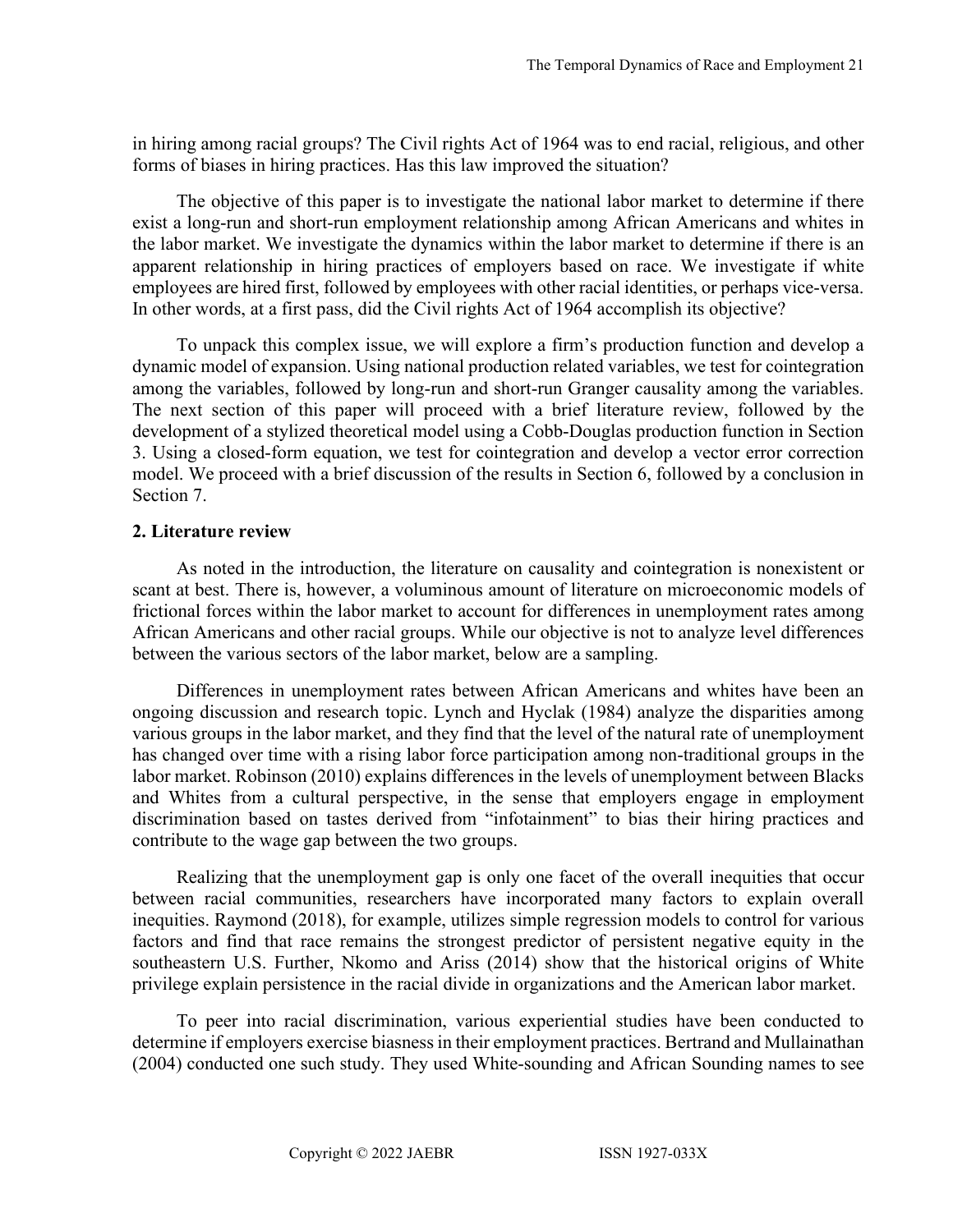if employers were more likely to call back applicant based on their names. They found that resumes with White sounding names received 50% more callbacks for interviews.

The second strand of the literature on racial discrimination, very deep and broad in scope, takes a macro approach to analyze the income differentials between African Americans and other sectors of the labor market. Raymond (2018) finds that race is the strongest predictor of persistent negative equity in the southeast of the U.S., even after controlling for factors relating to the 2008 crisis. Mouw (2000) analyzes unemployment rates in Chicago and Detroit by targeting spatial employment opportunities and residential housing. Using panel data and a fixed-effect model, he finds that decentralization of employment and the loss of manufacturing jobs resulted in spatial distribution of employment in the two cities. Immergluck (1998) looks at proximity of job opportunities in urban areas to explain unemployment rates among urban dwellers, and he finds that race and educational attainment have the largest effects on unemployment rates. Further, Hoynes *et al.* (2012) find that the net effect of the 2007-2008 recession on unemployment was not homogeneous across the various sectors of the labor market. Specifically, African Americans and Hispanics suffered higher levels of unemployment during this crisis.

Econometrically, cointegration and error correction models have been employed in analyzing long-run relationship between employment and various relevant variables. Altuzarra et. al (2019) examines long-run relationship between employment and labor force participation rates in Spain. They find no long-run relationship between those variables in aggregate and male series. Hasanov et al (2021) explored the impact of relevant production variables like output and labor demand in Saudi Arabia. They found that employment is positively related to output, but negatively related to wages. Employment Granger-causes wages. One of their major findings is that employment has various causal impact on other sector variables, but with different time dimensions. Apergis, Nicholas and Ibrahim Arisoy (2017) use a panel cointegration model to test for long run relationship between unemployment rates and labor force participation rates in the U.S. The panel study, for every state in the US, provides evidence that relationship that there is a negative between labor force participation and unemployment rates.

# **3. Methodology**

*Labor Model:* We begin with a typical firm's Cobb-Douglas production function with constant returns to scale and diminishing return to each input. At any given time, the production function can be expressed as:

$$
Y_t = A_t^{\gamma} K_t^{\alpha} H_t^{\beta} \left( L_t^{AA} + L_t^{W} + L_t^{L} + L_t^{O} \right)^{1 - \gamma - \alpha - \beta}
$$
\n(1)

Where Y is each firm's temporal output; A is the level of multifactor productivity; H is the level of human capital embodied in each employee, such that  $H = f(H^{AA}, H^{W}, H^{O})$  and  $H^{i}$  is the level of human capital embodied in each worker by race.  $L^i$  and is the level of employment of each racial sector, so that the sum of all racial sector makeup the total employed labor supply,  $L_t$ , for the firm. Each factor exhibits diminishing returns. That is:  $\gamma$ ,  $\alpha$ , and  $\beta$  are individually < 1. Except for their racial makeup, we assume workers are homogeneous.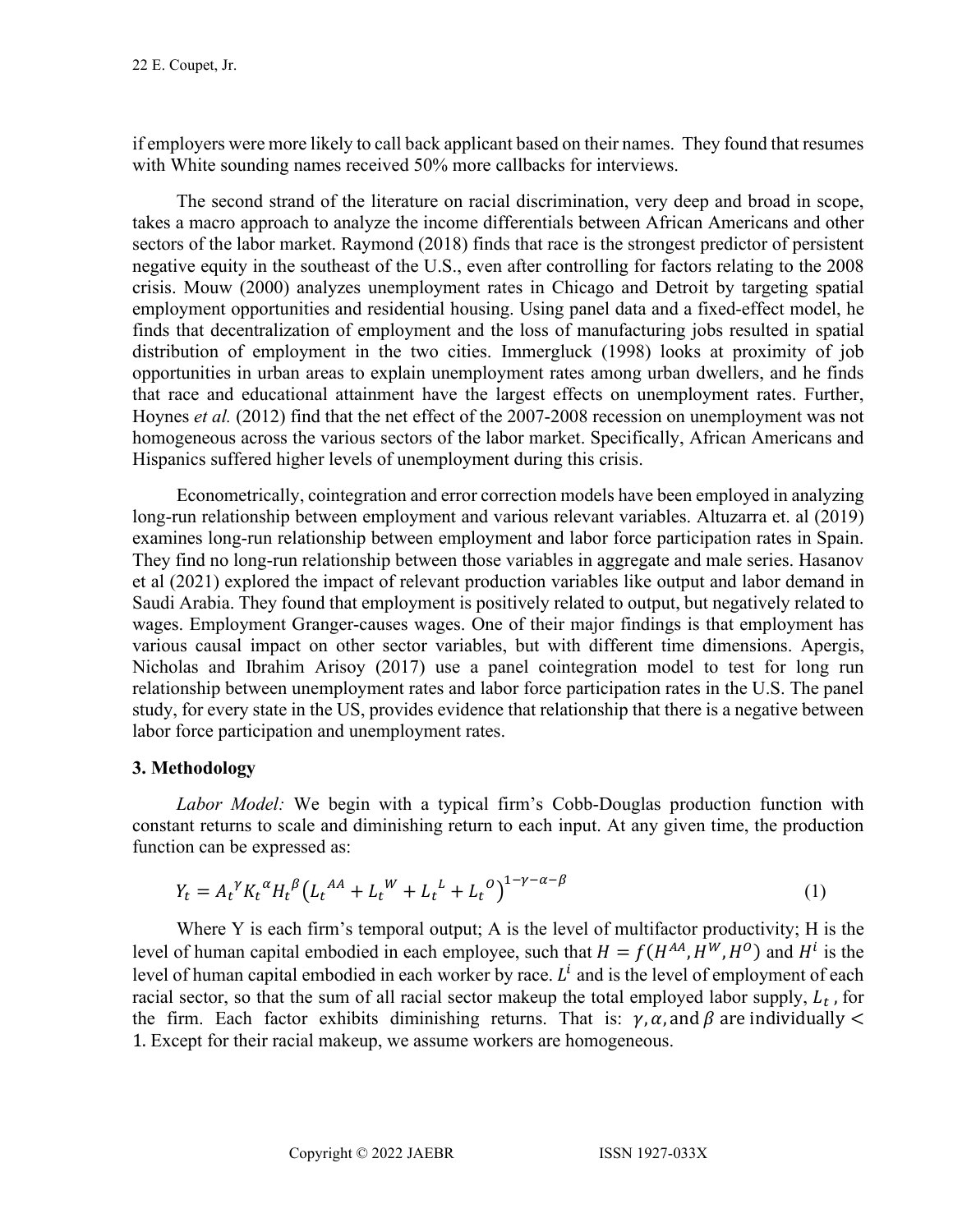To analyze the production function's short-run dynamics, we take logs and time differentials of Equation (1) (for example,  $\dot{Y} = \frac{dY}{dt}$ ). Doing so yields

$$
\frac{\dot{Y}}{Y} = \gamma \frac{\dot{A}}{A} + \alpha \frac{\dot{K}}{K} + (1 - \gamma - \alpha - \beta) \left( \frac{\dot{L}^{\dot{A}A}}{L} + \frac{\dot{L}^{\dot{W}}}{L} + \frac{\dot{L}^{\dot{L}}}{L} + \frac{\dot{L}^{\dot{O}}}{L} \right) + \beta \frac{\dot{H}}{H}
$$
(2)

Rearranging Equation (2) for the employment growth of African American employment leaves:

$$
\frac{\dot{L}^{\dot{A}A}}{L} = \frac{1}{(1-\gamma-\alpha-\beta)}\frac{\dot{Y}}{Y} - \frac{\gamma}{(1-\gamma-\alpha-\beta)}\frac{\dot{A}}{A} - \frac{\alpha}{(1-\gamma-\alpha-\beta)}\frac{\dot{K}}{K} - \frac{\dot{L}^{\dot{W}}}{L} - \frac{\dot{L}^{\dot{L}}}{L} - \frac{\dot{L}^{\dot{o}}}{L} - \frac{\beta}{(1-\gamma-\alpha-\beta)}\frac{\dot{H}}{H} \tag{3}
$$

To obtain the equation for the change in employment in the African American community, we multiply equation (3) by the level of employment (L) to arrive at Equation (4):

$$
\dot{L}^{AA} = \frac{L}{(1-\gamma-\alpha-\beta)}\frac{\dot{Y}}{Y} - \frac{\gamma L}{(1-\gamma-\alpha-\beta)}\frac{\dot{A}}{A} - \frac{\alpha L}{(1-\gamma-\alpha-\beta)}\frac{\dot{K}}{K} - \dot{L}^{W} - \dot{L}^{L} - \dot{L}^{o} - \frac{\beta L}{(1-\gamma-\alpha-\beta)}\frac{\dot{H}}{H}
$$
(4)

As Equation (4) indicates, except for output growth, the coefficients of all the right-handside variables are negative. Holding all other factors constant, output growth brings about growth in the level of employment of African Americans. Also, an increase in the employment levels of White and other classification of employees reduces the level of African American employment. Therefore, barring any other factors, to increase African American employment, economic output must grow more than employment in the other classification of employees. Moreover, Equation (4) provides a close approximation to an error-correction models, at least as it relates to the employment changes in the various sectors.

The dynamics of the labor market will be analyzed with a system of endogenous equations. According to Granger and Engle (1987), two non-stationary variables are cointegrated of order 1 if their levels are nonstationary, but stationary in their first difference. If the variables are cointegrated of order  $1$ , CI $(1,1)$ , we can use the Johansen Method to test for the rank of the system of equation to determine long-run causal relationship. If the variables are cointegrated, then a Vector Error-Correction Model (VECM) can be used to test for long-run and short-run causality between the variables. Generally, if the system is cointegrated, a vector error correction model of the general form:

$$
\Delta \bar{\mu}_t^i = \alpha + \sum_{i=1}^{k-1} \delta_i e c_{i,t-1} + \sum_{i=1}^{k} \beta_i \Delta \bar{\mu}_{i,t-1}^i + e_t \tag{5}
$$

Can be estimated (where  $ec_{i,t-1}$  is the error term from the previous period and  $e_t$  is the white noise error term in the current period, and  $\bar{\mu}_t$  are endogenous explanatory variables). If  $\delta_i=0$ , albeit, a long-run relationship, there is no long-run causality. Similarly,  $\beta_i \neq$ 0 *implies a short – run causality*. We shall use this model to test the null hypothesis that white and African American employees are perfect substitutes for one another.

#### **4. Data**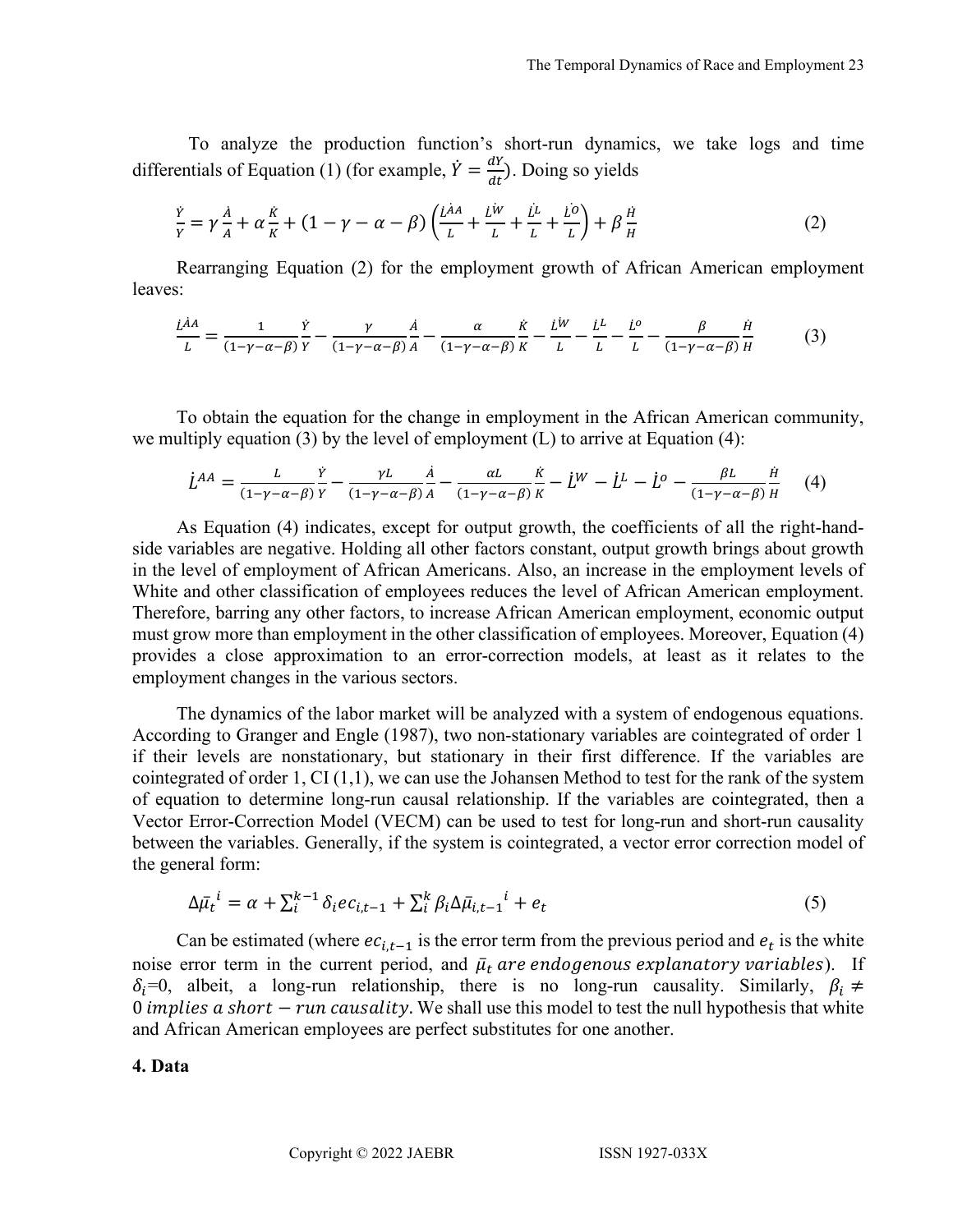We extract data from two databases. The employment data are from the Bureau of Labor statistics (BLS) and physical and human capital are from the Penn World databases (Feenstra et al, 2015). We use BLS to collect annual and quarterly data on the national employment figures. Our entire annual sample covers the period from 1972 to 2020. We use annual data to maximize the number of variables included in Equation (4) above. However, because annual data may not possess sufficient frequency to minimize standard errors of estimated parameters, we will also use higher frequency quarterly data.





#### **5. Empirical Results**

The objective of this analysis is to empirically test for the existence of any dynamic relationship between the variables in the production function (Equation 1) above. To accomplish this, our goal is to incorporate all the relevant variables included in the equation to best model the effects on employment in the African American community. However, because of how the data are collected and reported, we are constrained to using series that report data annually. This will have some impact on our analysis. First, using annual data will reduce the number of observations and increase standard errors of our estimated coefficients and overall model. Second, because the sampling frequency is annual, detecting statistically significant interactions between variables that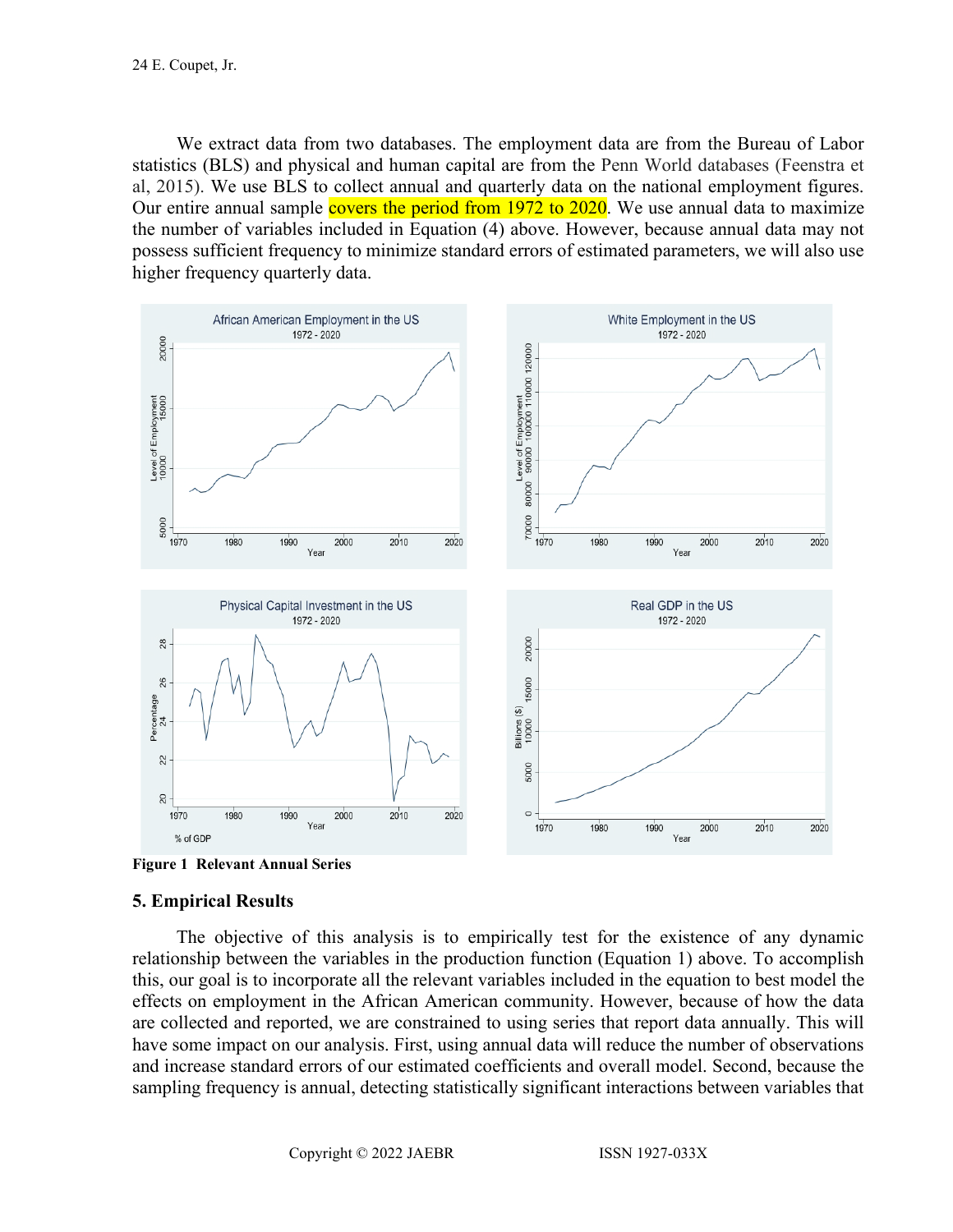occur more frequently may present problems. Series with more frequent sampling rates are available, but they are not available for all variables of interest. Therefore, we will proceed with a baseline case that includes all relevant variables, followed by a case containing quarterly data, albeit with fewer variables.

#### **5.1. Baseline Case – Annual data**

#### **5.1.1 Unit Root Tests and Cointegration**

Cointegration requires that variables are nonstationary in their levels, but stationary in their differences. Therefore, a necessary condition is to perform unit root tests on the levels and first differences of the relevant variables. Because of the sensitivity of the unit root tests to lag length and other factors unique to each test, we shall conduct three separate unit root tests to minimize exposure to any specific test. Table 1 is the result of three unit-root tests: The Dickey-Fuller Generalized Least Squares; the Phillips-Perron; and the Adjusted Dickey-Fuller. We reject the null hypothesis of the existence of a unit only when at least two of the three tests so indicate. For the employment series, African American and white **employment** levels are non-stationary in their levels, but stationary in their first differences. We cannot reject the null hypothesis of a unit root at the 5% level in the levels--but reject the null hypothesis of a unit root at the 5% level in their first difference-- using the Phillips-Perron and Adjusted Dickey fuller tests. The same conclusion can be reached for the GDP and physical capital variables. These variables meet the minimum criterion for cointegration. On the contrary, we cannot reject the null hypothesis that the human capital series for African Americans and the white sectors contain a unit root. Therefore, we cannot include these variables in the test for cointegration.

| Variable               | Df-GLS        | Phillips-Perron | Adj. Dickey-Fuller |
|------------------------|---------------|-----------------|--------------------|
|                        | tau statistic | Z(t)            | Z(t)               |
| AA_Emp                 | $-2.77$       | $-0.76$         | $-1.40$            |
| $\Delta$ AA_Emp        | $-2.97*$      | $-3.66***$      | $-3.91***$         |
| W_Emp                  | $-0.85$       | $-2.66$         | $-2.81$            |
| $\Delta$ W_Emp         | $-4.06***$    | $-3.21**$       | $-3.09**$          |
| <b>GDP</b>             | $-1.36$       | 3.86            | 2.28               |
| $\triangle$ GDP        | $-4.32***$    | $-3.16**$       | $-3.05***$         |
| AA HC                  | $-0.53$       | $-6.84***$      | $-4.04***$         |
| $\Delta AA$ HC         | $-5.34***$    | $-4.47***$      | $-2.51**$          |
| W HC                   | $-1.01$       | $-9.9***$       | $-5.14***$         |
| $\Delta W$ HC          | $-2.30$       | $-4.26***$      | $-2.07$            |
| Phys_cap               | $-2.80$       | $-2.19$         | $-2.24$            |
| $\Delta$ Phys $\_{cap$ | $-4.27***$    | $-6.22***$      | $-4.38***$         |

#### **Table 1. Unit Root Tests - Annual Data**

Note: \*, \*\*, \*\*\* indicate stagnation at 1%, 5%, 10% significance level, respectively. Optimal laglength determined by the lag-length criteria: GLS lag length is determined by IC Tests

We performed a battery of tests to determine the optimal lag length of 2 (refer to Table A1) for results). The results of the Johansen test for cointegration are summarized in Table 2. The optimal rank is either 1 or 2, depending on the test. We can conclude the four variables are cointegrated – they have long run relationship. The Trace and Max statistics suggest a cointegration rank of 1, while the Information Criterion tests all point to a cointegration rank of 2. In keeping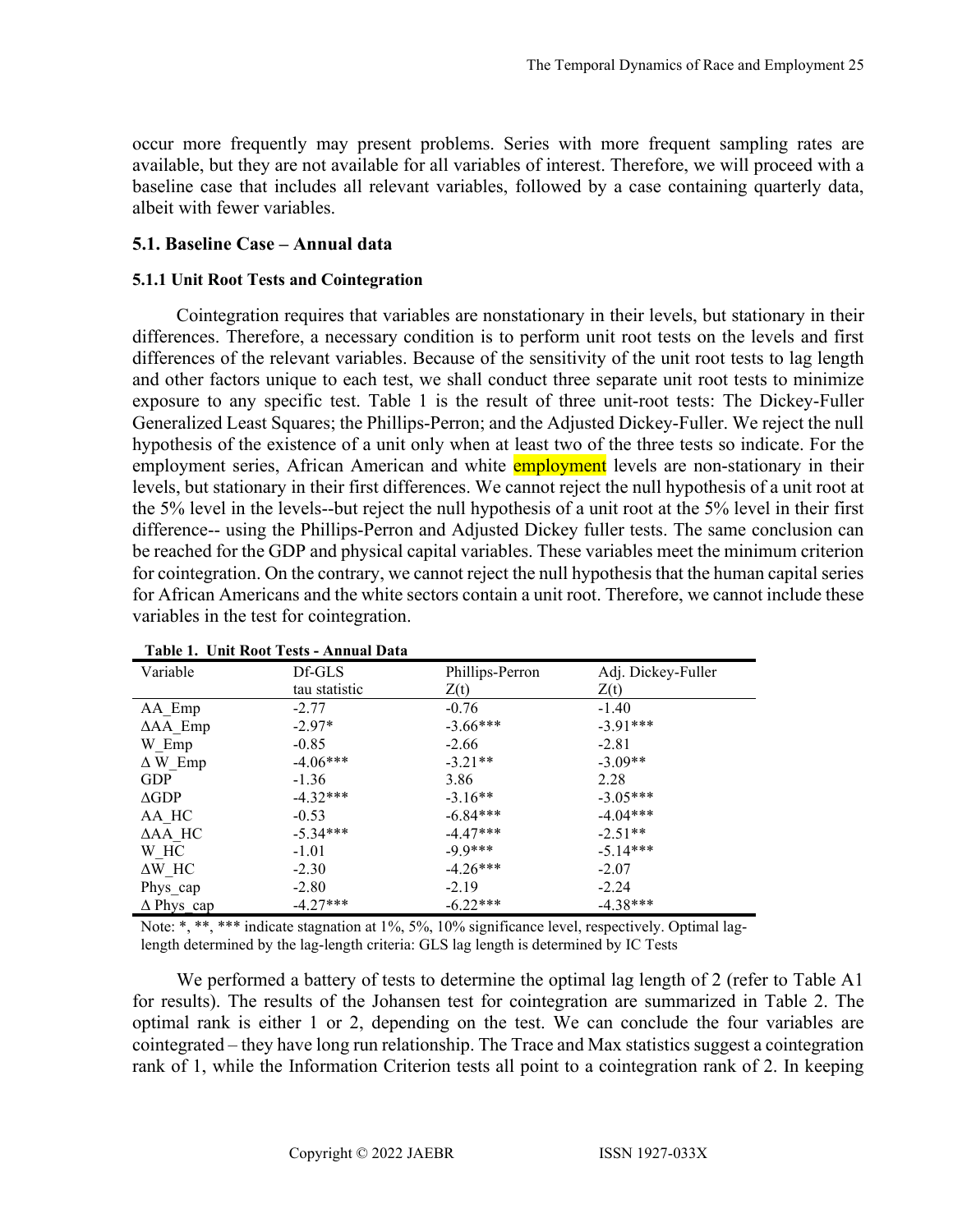| Table 2. Johansen Tests for Cointegration – Annual data |            |          |             |        |          |  |
|---------------------------------------------------------|------------|----------|-------------|--------|----------|--|
| Max Rank                                                | Trace Stat | Max Stat | <b>SBIC</b> | HOIC   | AIC      |  |
|                                                         | 53.35      | 26.67    | 19.81       | 19.31  | 19.02    |  |
|                                                         | $26.68*$   | $21.20*$ | 19.82       | 19.15  | 18.74    |  |
|                                                         | 5.48       | 4.20     | $19.77*$    | 18.98* | $18.50*$ |  |
|                                                         | .29        | 1.29     | 19.93       | 19.06  | 18.54    |  |
|                                                         |            |          | 19.99       | 19.09  | 18.56    |  |

with Enders (1995), we shall proceed in this fashion and fit a vector error correction model with a rank of 2.

| Table 2. Johansen Tests for Cointegration - Annual data |
|---------------------------------------------------------|
|---------------------------------------------------------|

Constant term included and max lag set at 2

Dependent Variables: AA\_Emp, W\_emp, GDP, Physcap

Yrs: 1974 - 2019

 $N = 46$ 

#### **5.1.2 Vector Error Correction Model**

Table 3 displays the results of the vector error correction model (VECM) for the annual data. Specification (1) is the target model that best estimates Equation (4). The error-correction variables are statistically insignificant. Cointegration equation 1 is negative and statistically significant. A coefficient of -0.182 states that white employment, GDP and physical capital Granger cause African American in the long run. These variables explain long run equilibrium of African American employment levels and 18.2% disequilibrium caused by external shocks in African American employment levels will be restored in the following year. Contrary to popular belief, employment in the white community does not Granger cause employment in the African American community in the short run. As expected, there is short-run causality running from GDP to African American employment levels. African American employment increases by 800 when preceded by \$1 billion increase in GDP, holding all relevant variables constant, statistically significant at the 5% level. A constant of -.433 suggest that without any changes in white employment, GDP, and physical capital, there is expected to be a reduction in employment from year to year.

Specification (2) models white employment changes. The error correction term is statistically insignificant. This implies that African American employment, GDP, and physical capital do not Granger-cause white employment in the long run. This also suggests that this model is divergent and does not react well to exogenous shocks. African American employment Granger causes white employment in the short run. Holding other variables constant, an increase in African American employment one year prior, increases white employment by 1.8 million. Real GDP appears to have a more robust effect on employment changes in the white community. African American employment and physical capital held constant, a \$1 billion increase in real GDP Granger causes an increase in white employment by 4,000.

Diagnostically, Specifications (1) and (2) score very well. The null hypothesis of no serial correlation also cannot be rejected. For all but the GDP specification, the null hypothesis of normality among the residuals cannot be rejected. The contemporaneous error terms are white noise. According to Enders (1995) this brings much credence to the value of the models. We can advance to the cointegration and VECM models using quarterly data.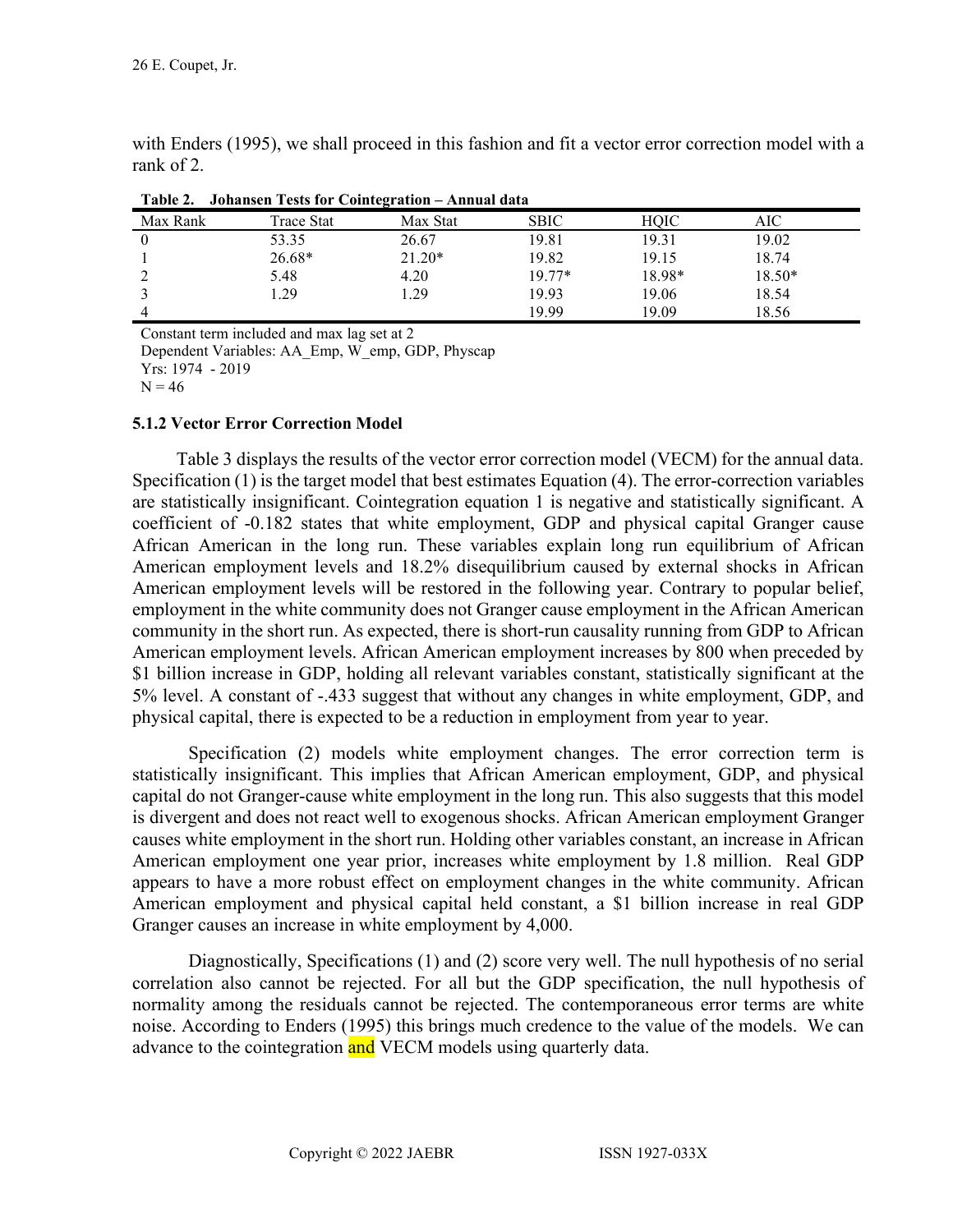|                                 | (1)                                                            | (2)                             | (3)                 | (4)                |
|---------------------------------|----------------------------------------------------------------|---------------------------------|---------------------|--------------------|
|                                 | $\Delta AA \_Empl_t$                                           | $\Delta W$ _Empl <sub>t</sub>   | $\triangle GDP_{t}$ | $\Delta Physcap_t$ |
| $ce1_{t-1}$                     | $-0.182***(.050)$                                              | $-0.301(.223)$                  | $-19.307(30.471)$   | $-0.719***(.203)$  |
| $ce2_{t-1}$                     | $0.025***(0.008)$                                              | 0.023(.034)                     | 3.668(4.645)        | $0.095***(.031)$   |
| $\Delta AA \_Empl_{t-1}$        | $0.421**(.200)$                                                | $1.824**(.886)$                 | 184.79(120.740)     | 0.063(.805)        |
| $\Delta W$ _Empl <sub>t-1</sub> | 0.042(.061)                                                    | $-0.095(.272)$                  | $-62(36)$           | $-0.065(.247)$     |
| $\triangle GDP_{t-1}$           | $0.0008**(.0003)$                                              | $0.004**(.002)$                 | 0.561(.224)         | $0.003**$ (0.001)  |
| $\Delta Physcap_{t-1}$          | $-0.046(0.045)$                                                | $-0.143(.202)$                  | $-0.108(27.54)$     | $-0.053(.184)$     |
| Constant                        | $-0.433***(0.290)$                                             | $2.190*(1.284)$                 | 0.033(174.94)       | $-1.707(1.167)$    |
| Jarque-Berra                    | .579                                                           | .204                            | .000                | .578               |
| Normality test                  |                                                                |                                 |                     |                    |
| $Prob > X^2$                    |                                                                |                                 |                     |                    |
| LM<br><b>Test</b><br>of         | $H_0$ : No autocorrelation => $res_{-1}$ : Prob> $X^2 = .22$ ; |                                 |                     |                    |
| autocorrelation                 |                                                                | $res_{-2}$ : Prob> $X^2 = 30$ ; |                     |                    |
|                                 |                                                                |                                 |                     |                    |

**Table 3. Vector Error Correction Model -- Annual Data**

Note: \*, \*\*\*, \*\*\* indicate 1%, 5%, 10% significance level, respectively

#### **5.2. Quarterly Data**

As we discussed in the previous section, to improve on the interaction between variables, we use quarterly data. However, the gain in modeling that we obtain from the higher frequency is offset by losing the physical capital variable. This can potentially introduce omitted variable bias in our model.

We proceed in the same fashion with quarterly data as we did with the annual data. Tables A2 and A3 contain the results of the lag order selection criteria and unit root tests. The optimal lag length is 5. The results of the unit root tests suggest that the variables are integration of order one. The Johansen Cointegration tests (Table A4) all point to a rank of 1.

The results of the Error correction Model are found in Table 4. Specification (1) is again the target model of African American employment. GDP and white employment do not Granger cause African American employment in the long run. However, white employment does Granger cause African American employment in the short run. An increase in white employment in the previous 4 quarters, increases African American employment by a substantial amount. This is partially offset by a negative effect in the previous fifth quarter. The result of the Wald test strongly rejects the null hypothesis of no causal effect at the 1% level. Specification (2) includes the model for white employment. African American employment in the previous quarter strongly effects white employment. A one million increase in employment in the African American community increases white employment by 1.23 million. However, all five previous quarters, when tested jointly, fail to reject the null hypothesis on Granger causality in the short term. Again, there appears to be no serial autocorrelation of the residuals.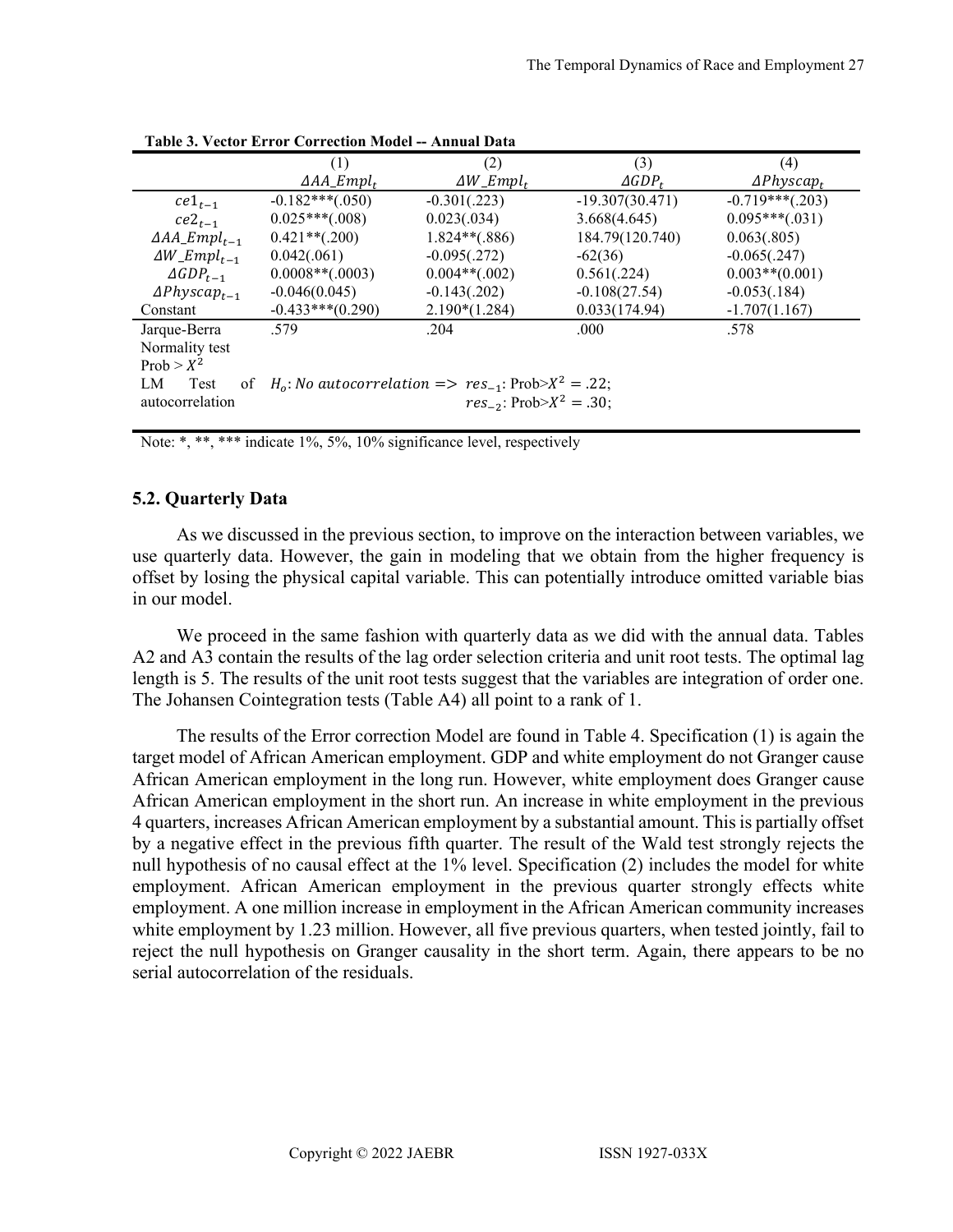|                                             |                      | zum with Dum                  |                     |
|---------------------------------------------|----------------------|-------------------------------|---------------------|
|                                             | (1)                  | (2)                           | (3)                 |
|                                             | $\Delta AA \_Empl_t$ | $\Delta W$ _Empl <sub>t</sub> | $\triangle GDP_{t}$ |
| $ce_{t-1}$                                  | $-.003(.004)$        | $0.026*(.015)$                | $-3.83(.3.182)$     |
| $\triangle AA \_Empl_{t-1}$                 | $-0.149(.117)$       | $1.23***(.467)$               | 161.24(98.82)       |
| $\Delta AA \_Empl_{t-2}$                    | $-0.302***(.124)$    | 0.034(.496)                   | $-39.00(.104.8)$    |
| $\Delta AA \_Empl_{t-3}$                    | $-0.048(.129)$       | 0.077(.516)                   | $-95.65(109.02)$    |
| $\triangle AA \_Empl_{t-4}$                 | 0.113(.124)          | 0.314(.495)                   | $-63.12(104.62)$    |
| $\Delta AA \_Empl_{t-5}$                    | $0.229*(.118)$       | 0.223(.471)                   | 67.16(99.67)        |
| $\Delta W$ _Empl <sub>t-1</sub>             | $0.079**(.022)$      | $-0.104(.132)$                | 21.49(27.82)        |
| $\Delta W$ <sub>_</sub> Empl <sub>t-2</sub> | $0.057**(.029)$      | $-0.218*(.116)$               | 5.59(24.43)         |
| $\Delta W$ <sub>_</sub> Empl <sub>t-3</sub> | $-.006(.030)$        | $-0.277**(.120)$              | $-4.31(25.29)$      |
| $\Delta W$ <sub>_</sub> Empl <sub>t_4</sub> | $0.088***(0.029)$    | $0.611***(.116)$              | 8.06(24.45)         |
| $\Delta W$ _Empl <sub>t-5</sub>             | $-0.067$ (**.034)    | $-0.279**(.134)$              | $-33.04(28.33)$     |
| $\triangle GDP_{t-1}$                       | $-0.0001(.0002)$     | $-.001(.001)$                 | $-0.533***(0.143)$  |
| $\triangle GDP_{t-2}$                       | $-0.0000(.0002)$     | $-.000(.001)$                 | $-0.337**(.157)$    |
| $\triangle GDP_{t-3}$                       | $-0.0001(.0003)$     | 0.002(.001)                   | 0.379(.277)         |
| $\triangle GDP_{t-4}$                       | $-.000(.0003)$       | 0.000(.001)                   | 0.166(.281)         |
| $\triangle GDP_{t-5}$                       | $-0.0002(.0003)$     | $-.001(.001)$                 | 0.015(.268)         |
| Constant                                    | $-0.029(.103)$       | 1.03(.412)                    | .007(87.20)         |
|                                             |                      |                               |                     |

**Table 4. Vector Error Correction Model -- Quarterly Data**

LM Test of autocorrelation

 $H_o: No \ autocorrelation => res_{-1}: Prob > X^2 = .28;$ 

| $res_{-2}$ : Prob> $X^2 = .15$ ;                   |                                 |  |  |  |
|----------------------------------------------------|---------------------------------|--|--|--|
|                                                    | $res_{-3}$ : Prob> $X^2 = .15$  |  |  |  |
| $\Delta W$ <sub>-<math>Empl_{t-1} = 0</math></sub> | $\Delta AA \_Empl_{t-1} = 0$    |  |  |  |
| $\Delta W \_Empl_{t-2} = 0$                        | $\Delta AA \_Empl_{t-2} = 0$    |  |  |  |
| $\Delta W$ <sub>_</sub> Empl <sub>t-3</sub> =0     | $\Delta AA \_Empl_{t-3} = 0$    |  |  |  |
| $\Delta W$ <sub>-E</sub> mpl <sub>t-4</sub> = 0    | $\Delta AA\_Empl_{t-4} = 0$     |  |  |  |
| $\Delta W \_Empl_{t-5} = 0$                        | $\triangle AA \_Empl_{t-5} = 0$ |  |  |  |
| Prob $X^2 = .00$                                   | Prob $>X^2 = .12$               |  |  |  |
|                                                    |                                 |  |  |  |

#### **6. Summary and Conclusion**

Our central finding is that there appears to be a dynamical force between the employment of African Americans and white Americans. This is not only obvious from the persistent unemployment rate differentials among whites and African Americans (refer to Table A8), but as identified by Granger causality tests. Quarterly and annual data suggest that African American employment Granger causes white employment in the short run. The quarterly model, albeit not controlling for physical capital and thus may contain some level of missing variable bias, seems to provide some evidence of reverse causality.

The major takeaway from our analysis is that there is a long-run association between white employment and African American employment, in the sense that African American unemployment Granger-causes white employment. Employment, when controlling for physical capital and GDP, does not appear to be randomly selected between the communities. However, given that employment in the African American community seems to have a positive effect on employment in the white community has policy implications. Policymakers have evidence to direct policy to increase employment in the African American community. Doing so has a major impact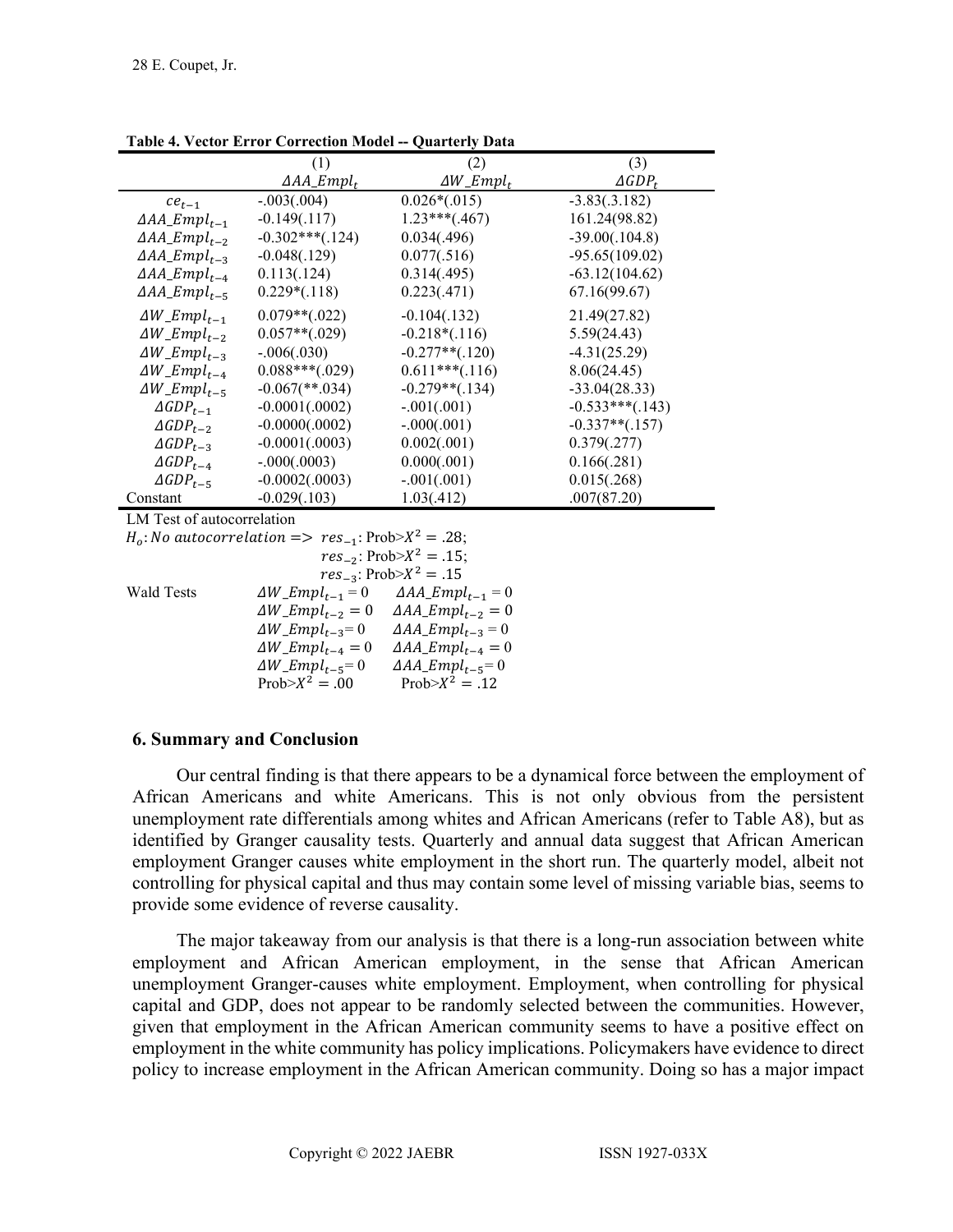on total employment. Aside from social benefits, and simply the just thing to do, it also makes for good economic policy as well.

When the economy is confronted with exogenous shocks such as the COVID-19, it is imperative to know that they affect the labor market in unbalanced ways. It is widely accepted that the effects of the coronavirus had a deleterious effect on the supply chains and labor markets (Karabag, 2020). Unemployment levels rose to levels not seen since the Great Recession. These serious and unpredictable shocks require both fiscal and monetary policies to restore the U.S. economy towards its long-run economic trend. Knowing the temporal relationship between the white and African American communities of the labor market will help Government Officials provide appropriate economic policies.

#### **References**

- Altuzarra, Amaia et al, 2019. Unemployment and Labour Force Perticipation in Spain. Applied Economics Letters 26(5), 345-350.
- Apergis, N., Arisoy, I. 2017. Unemplyment and Labor Force Participation Across the US States: New evidence from Panel Data. *Journal of Economics and Business* 67(4), 45-84.
- Bertrand, M., Mullainathan S. , 2004. Are Emily and Greg More Employable than Lakisha and Jamal? A Field Experiment on Labor Market Discrimination. *The American Economic Review* 95(4), 991-1012.
- Enders, W, 1995. *Applied Econometric Time Series*, Canada.
- Engle, R.F, Granger, C.W.J., 1987. Cointegration and error-correction: representation, estimation, and testing. *Econometrica* 55(2), 251-276.
- Feenstra, Robert C et al. 2015. The Next Generation of the Penn World Table. *American Economic Review*, 105(10), 3150-3182, available for download at [www.ggdc.net/pwt.](https://www.rug.nl/ggdc/productivity/pwt/related-research)
- Hasanov, Fakhri J, et al, 2021. Sectoral Employment analysis for Saudi Arabia. *Applied Economics*  53(45), 5267-5280.
- Hoynes, H, Miller, D. L., Schaller, J., 2012. Who Suffers During Recessions. *Journal of Economic Perspectives* 26(3), 27-48.
- Immergluck, D, 1998. Job Proximity and the Urban Employment Problem: Do Suitable Jobs Improve Neighbourhood Employment Rates: A Reply. *Urban Studies* 35(12), 2359-2368.
- Karabag, Solmaz Filiz. 2020. An unprecedented global crisis! the global, regional, national, political, economic and commercial impact of the coronavirus pandemic. *Journal of Applied Economics and Business Research* 10(1), 1-6.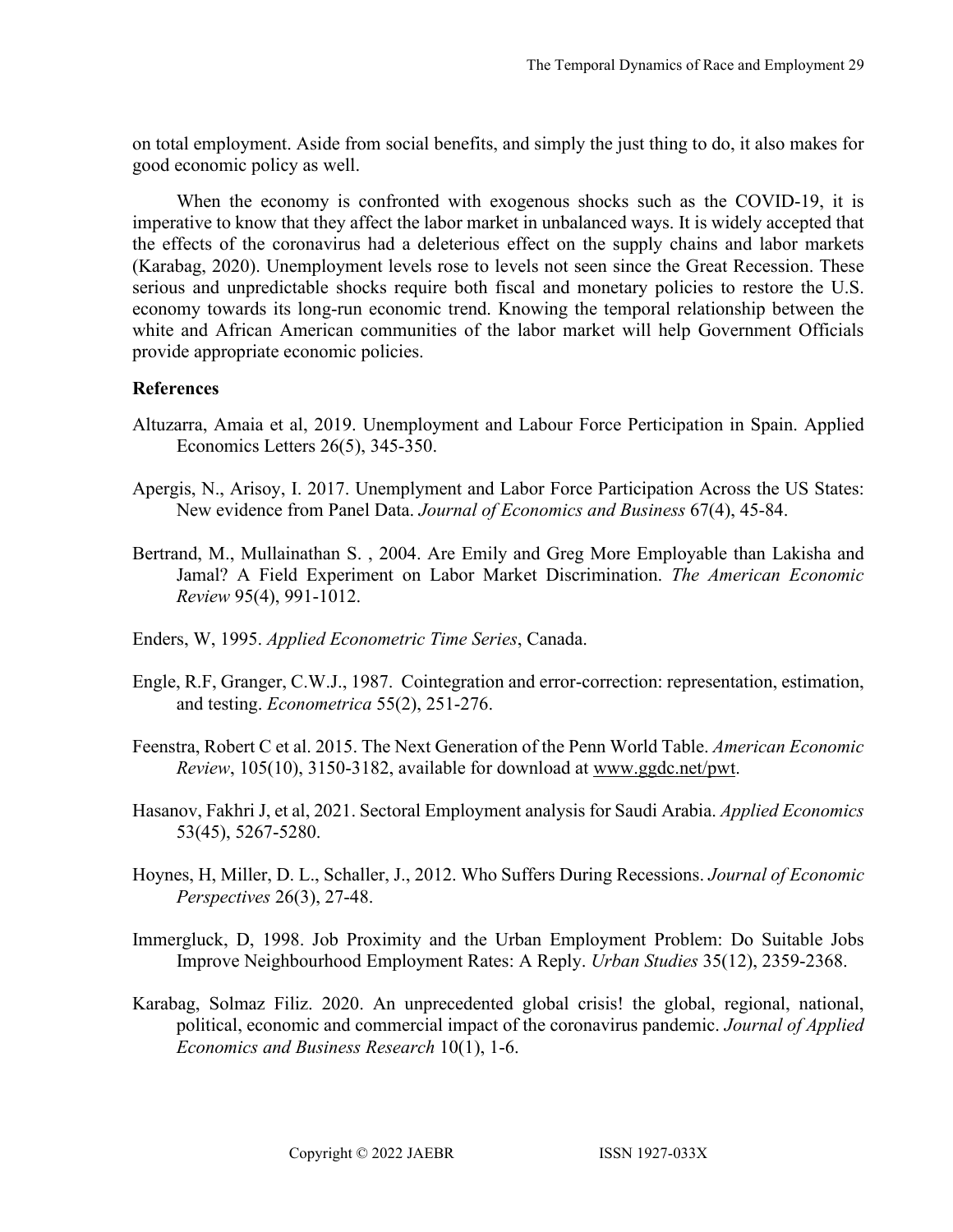- Lynch, G.J., Hyclak, T. 1984. Cyclical and Noncyclical Unemployment Differences among Demographic Groups*. Growth and Change* 47(1), 9-17.
- Mouw, T. 2000. Job Relocation and the Racial Gap in Unemployment in Detroit and Chicago, 1980 to 1990*. American Sociological Review*, 2000 65, 730-753.
- Nkomo, Stella M, Ariss, Aktam Al, 2014. The historical Origins of Ethnic (White) Privilege in US Organizations*. Journal of Managerial Psychology* 29(4), 389-404.

### **Appendix**

|                | <b>Table Al. Selection-Order Criteria (1975 – 2019) – annual Data</b> |                   |     |      |                           |                    |      |             |
|----------------|-----------------------------------------------------------------------|-------------------|-----|------|---------------------------|--------------------|------|-------------|
| Lag            | LL                                                                    | <b>LR</b>         | Df  |      | <b>FPE</b>                | <b>AIC</b>         | HOIC | <b>SBIC</b> |
| $\theta$       | $-707.6$                                                              |                   |     |      | 6.4E8 31.63 31.69 31.79   |                    |      |             |
| $\Box$         |                                                                       | $-399.0$ 617.1 16 |     | 0.00 | $1445.6$ $18.62$ $18.92*$ |                    |      | $19.43*$    |
|                | $-380.3$ 37.5                                                         |                   | 16  | 0.00 | $1301.5*$ $18.50*$ 19.04  |                    |      | 19.95       |
| $\overline{3}$ | $-365.5$ 29.6*                                                        |                   | -16 | 0.02 |                           | 1438.5 18.56 19.33 |      | 20.64       |

**Table A1. Selection-Order Criteria (1975 – 2019) – annual Data**

**Table A2. Selection-Order Criteria – Quarterly Data**

| Lag            | LL       | LR     | Df | P     | <b>FPE</b> | <b>AIC</b> | <b>HOIC</b> | <b>SBIC</b> |
|----------------|----------|--------|----|-------|------------|------------|-------------|-------------|
| $\theta$       | $-2660$  |        |    |       | 2.6E8      | 27.88      | 27.91       | 27.94       |
|                | $-1510$  | 2299   | 9  | 0.00  | 1681.3     | 15.94      | 16.02       | 16.15       |
| $\overline{2}$ | $-1471$  | 78.33  | 9  | 0.00  | 1226.1     | 15.63      | 15.77       | 19.97       |
| 3              | $-1446$  | 49.64  | 9  | 0.00  | 1039.1     | 15.46      | 15.67       | 15.97       |
| $\overline{4}$ | $-13.94$ | 104.6  | 9  | 0.00  | 660.6      | 15.01      | 15.28       | 15.67       |
| 5              | $-1325$  | 138.1* | 9  | 0.00  | $352.5*$   | 14.38*     | $14.71*$    | $15.20*$    |
| 6              | $-1310$  | 16.03  | 9  | 0.066 | 357.9      | 14.39      | 14.79       | 15.37       |

#### **Table A3. Unit Root -- Quarterly Data**

| Variable           | Df-GLS        | <b>Phillips-Perron</b> | Adj. Dickey-Fuller |
|--------------------|---------------|------------------------|--------------------|
|                    | tau statistic | Z(t)                   | Z(t)               |
| AA Emp             | $-2.55$       | $-0.81$                | $-0.80$            |
| $\triangle AA$ Emp | $-7.95***$    | $-15.41***$            | $-9.69***$         |
| W Emp              | $-0.55$       | $-2.62*$               | $-2.56$            |
| $\Delta W$ Emp     | $-2.26$       | $-18.90***$            | $-12.46***$        |
| <b>GDP</b>         | $-0.18$       | 3.05                   | 3.11               |
| $\triangle$ GDP    | $-11.61***$   | $-17.26***$            | $-5.26***$         |

Max Lag length determined by Information Criterion